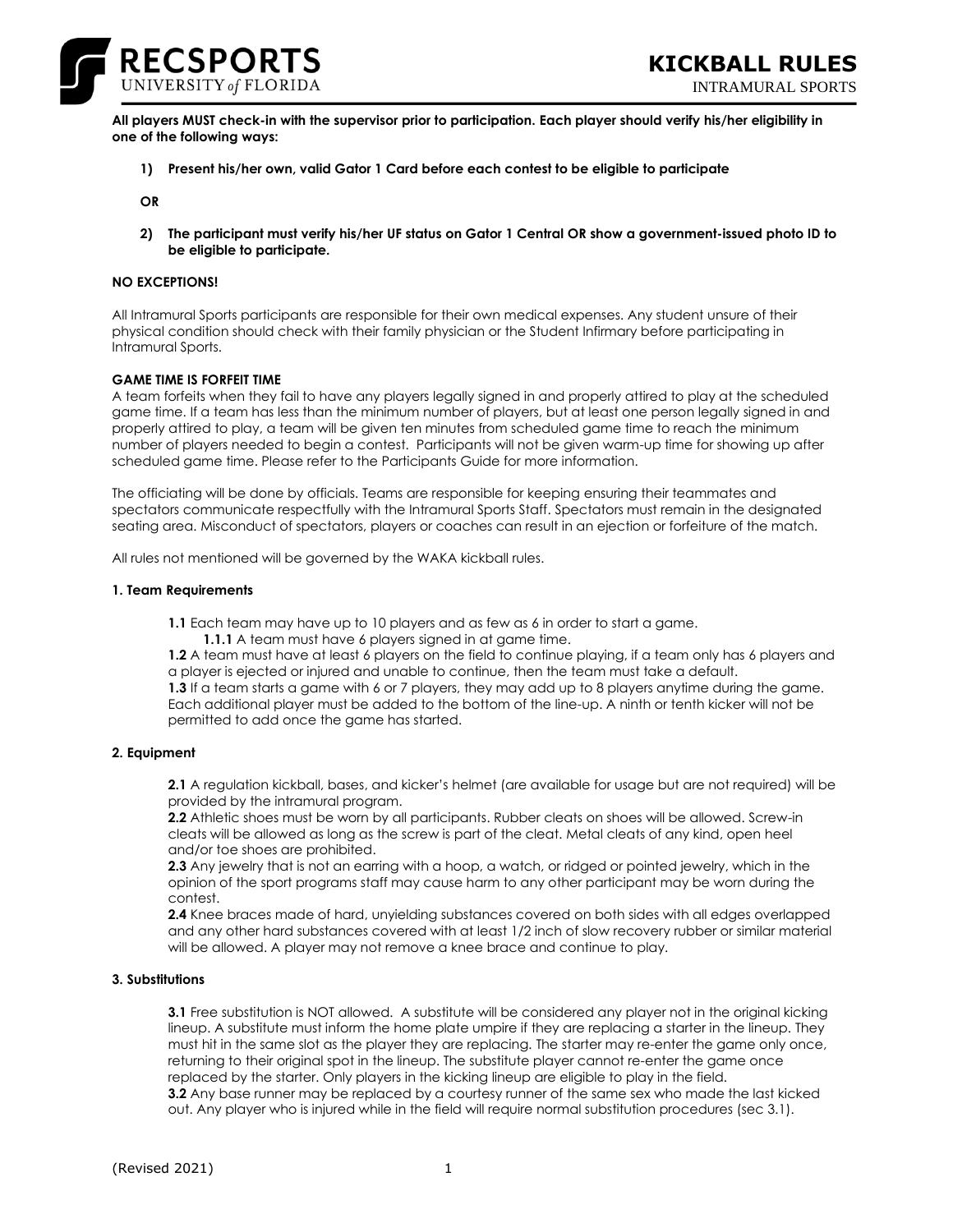

**3.3** Any base runner may be replaced by a courtesy runner who made the last batted out. **3.3.1** Any player who is injured while in the field will require normal substitution procedures (see

- rule 3.2).
- **3.4** An automatic out will be awarded if:
	- **3.4.1** A player who is listed in the batting order is unable to bat (assuming a substitute is not available).
	- **3.4.2** At the time of player's at bat if that player has been ejected from the game. No substitute will be permitted to take an ejected batter's place.
- **3.5** If a walk is issued prior to any automatic out, the out will count unless is it the third out of the inning.

# **4. Length of the Game**

**4.1** A regulation game consists of a maximum of seven innings. No innings will be started after 50 minutes of playing time has elapsed. If an inning is started, it must be completed. Innings are considered started once the third out of the previous inning is made. Completed games which end in a tie during the regular season will stand. There will be no warm-up time given to either team because of the time limit. Teams should warm up in the designated areas off the field before their game.

**4.2** If a twelve run difference occurs during a contest after four (4) innings, or 3 1/2 with the home team winning, the game will be stopped and considered a complete game.

**4.3** If a game is canceled and has been played through 3 1/2 innings (the home team winning), or the 4 inning (the visiting team winning) it is considered a complete game. (Example: rain in the middle of the 6th inning, score reverts to end of the 5th inning.)

**4.4** No time limit will be in effect during championship games, but the mercy rule still applies.

# **5. Sportsmanship**

**5.1** If at any time a team has 2 players and/or coaches and/or spectators ejected from the game, the offending team will immediately default the game.

**5.2** The offensive team is responsible for retrieving all foul balls.

**5.3** Teams must leave the dugout and remove all trash and equipment immediately following their game.

**5.4** During the game all equipment must remain in the dugout.

**5.5** Please review sportsmanship section of the Intramural Sports Participants guide for further sportsmanship clarifications and rule definitions.

## **6. Running**

**6.1** No stealing is allowed. Runners may leave the base when the pitch is kicked. If the runner is off the base before the pitch reaches the plate, the runner is out and no pitch is declared by the umpire. **6.2** The base distance is 65 feet.

**6.3** When the ball is thrown over the fence or into the dugout, all runners will be awarded two bases, and the award will be governed by the positions of the runners when the ball left the fielder's hand. If two runners are between the same bases, the award is based on the position of the lead runner. The base to which the runner is running has no effect on the award.

**6.4** Any runner who deliberately runs into a fielder (waiting to make a tag or a force out) will be called out immediately and each runner will return to the last base occupied at the time of the collision. If the runner's act is flagrant, he/she will be ejected. Other runners involved in the play may be called out at the umpire's discretion.

**6.5** Any runner who is not in contact with a base and is in fair territory when struck by a kicked ball, and the ball had not passed a defensive player other than the pitcher, will be called out. An immediate dead ball should be called, the runner is out and the kicker is awarded first base.

**6.6** A runner may choose either to slide into a base or simply avoid contact. Please always be aware that sliding into a base may cause injury. Intramural Sports does not require players to slide, however, if a runner chooses not to slide, they must still avoid contact and may be tagged out. Collisions may result in immediate ejections. A runner who leaves the base path will be called "out".

**6.7** In the case of a possible double play, the base runner must slide directly into the base (rather than the fielder) or get out of the way of the thrown ball or both he/she and the kicker-base runner may be called out.

**6.8** A defensive player cannot stand in the base path or obstruct the path of a base runner unless he/she is making a play on the ball. In the event of an obstruction, the umpire shall award the obstructed runner and each other runner affected by the obstruction the bases they would have, in his/her opinion, reached had there been no obstruction.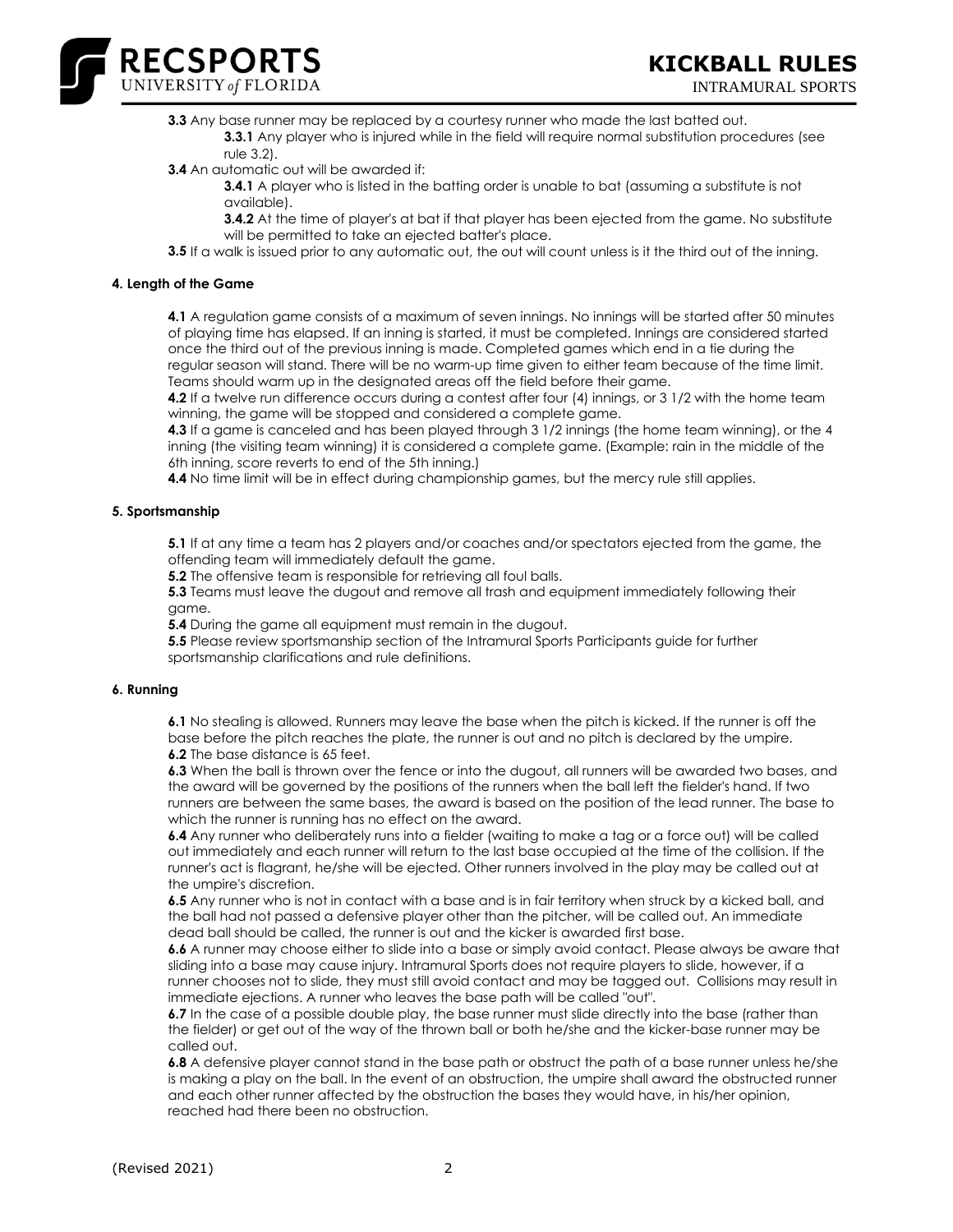

**6.9** The base runner may choose to use the white 1st base bag or the orange 1st base bag, however, they must attempt to avoid contact. Fielders must use the white bag. We strongly encourage base runners to use the orange bag and while fielders are using the white bag to avoid any possible collisions. **6.10** Runners may still tag up if a ball is caught in foul territory.

## **7. Kicking**

**7.1** The kicker will have a maximum of three pitches to put the ball into play, in which a maximum of two pitches may be fouled off.

**7.1.1** Failure to put the ball into play after three pitches or after two strikes/foul balls will result in an out.

**7.2** The kicker has 10 seconds to enter the kicker's box. If the kicker does not enter the box, the umpire shall call a foul ball on the kicker.

**7.3** The ball may not be kicked until it becomes even with or is behind home plate. A violation of this results in the play being called dead and a strike/foul ball is awarded.

**7.4** If a kicking team's ball never completely crosses the 10 foot semicircle in front of home plate (see Rule 8.8), the kicker will be called out and all runners will return to their original bases.

**7.5** A player will be ruled out if they get hit by the ball from the shoulders or below before reaching the base, a pop fly is caught, or if the base runner is off of the base before the ball is put into play by the kicker. A player will still be considered out even if the ball hits the ground before legally striking the player. EXCEPTION: a player who is not in a regular standing/running position and is hit in the face/head will be ruled out! (ex. bending down to avoid getting hit or the runner falling down)

**7.5.1** A runner who is hit above their shoulders is safe and advances one (1) base. **7.6** An extra hitter (EH) may be used. He/She is the ninth or tenth kicker in the lineup. This person cannot be added once the game has started. If an EH is used, the position cannot be terminated during the game. An EH may substitute in the field, however, they must maintain the same position in the kicking order.

**7.1** When kicking, a team may only have the current kicker, the on-deck kicker, and base coaches outside of the dugout. The rest of the team must stay in the dugout.

#### **8. Pitching & Fielding**

**8.1** Teams will pitch to their own teams.

**8.2** The kicking team will be allowed to designate one player to stand at the pitchers' mound and pitch to their own team. This player cannot interfere with normal fielding team's play. Should this player be struck by kicked ball, the teammate kicking will be accessed an out and the play is call "dead". There is no advancement of base runners. The fielding team will still place a "pitcher" at the mound and will play the normal role of that position fielding the ball.

**8.3** If the kicking team's pitcher is struck with a thrown ball or obstructs the fielding team,

it is the **umpire's discretion** on whether or not interference is called.

**8.4** Prior to pitching, the pitcher shall come to a full and complete stop with both feet firmly on the ground, and with one or both feet in contact with the pitching rubber. The ball must be held in the pitching hand or both hands in front of the body. This position must be maintained at least one second but not more than 10 seconds before starting the delivery. The pitcher has 20 seconds to pitch the ball and this time starts when the previous pitch ends. Violation of this will result in a strike/foul ball.

**8.5** In the act of delivering the ball to the kicker, the pivot foot must remain in contact with the pitcher's rubber until the ball leaves the hand. A legal delivery shall be a ball that is delivered to the kicker underhand. Violation of either will result in a "no pitch" being called.

A legal delivery shall be a ball that is delivered to the kicker underhand.

**8.6** All teams must field a catcher directly behind the kicker. The catcher must remain behind the kicker until the ball is kicked.

**8.7** The fielding team pitcher must remain behind the pitching mound until the ball is kicked. **8.8** One player may roam anywhere within the infield. However, the one "roamer" may not cross the semicircle line that will be placed approximately10 feet from home plate until the ball has been kicked. Once kicked, fielders may enter the semicircle.

All other players must remain behind each **base line** until the ball is kicked.

Penalty: A team's first infraction regarding positioning prior to the ball being kicked will result in a Fielder Encroachment Warning to the team, no pitch will be called, and the count will remain the same and the kicker will return to home to kick again. The second and each subsequent fielder encroachment infraction by a team during the game will result in the kicker being awarded first base regardless of the outcome of the kick.